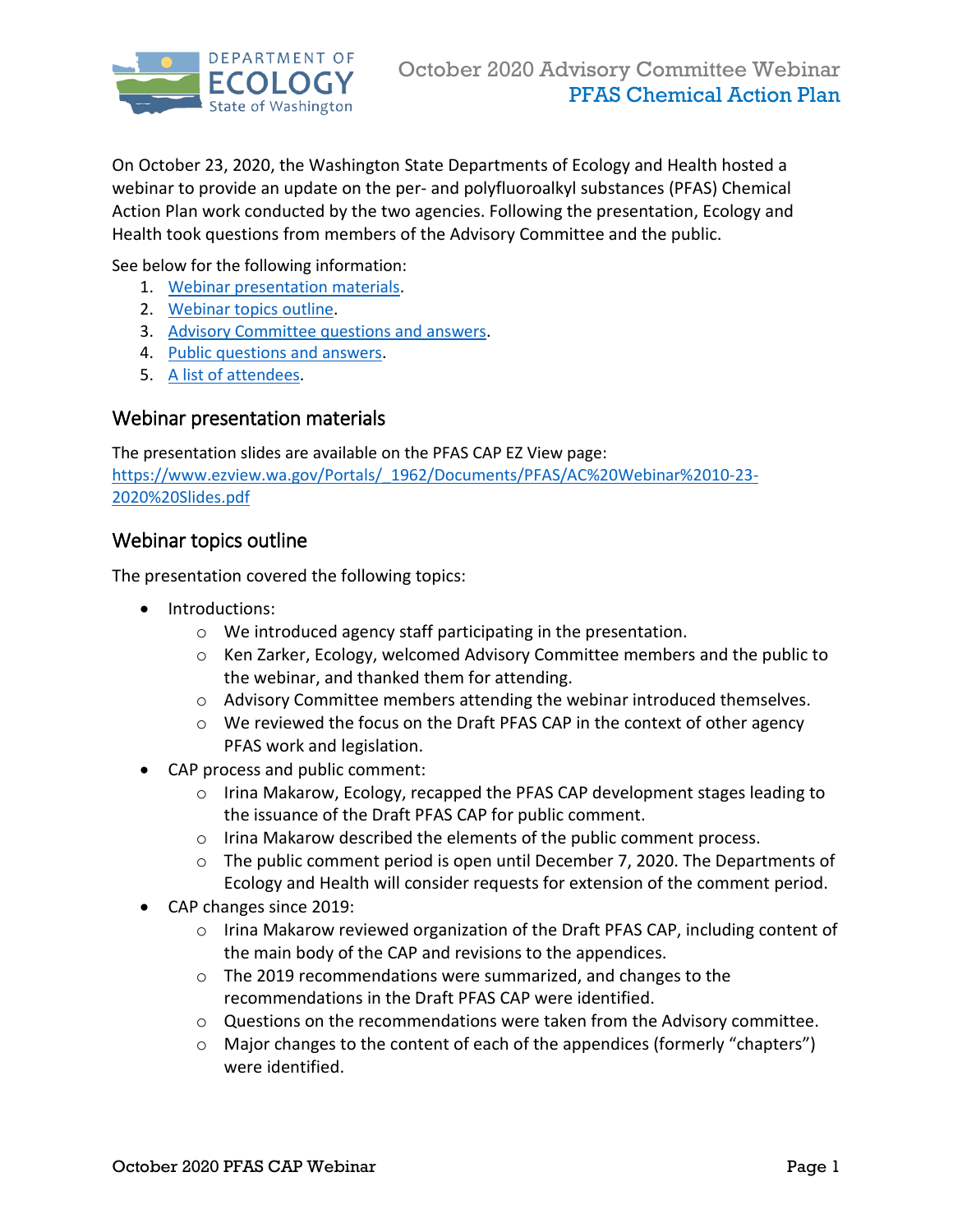

- $\circ$  Barbara Morrissey, Department of Health, described that we received a number of comments about health equity. A number of the recommended changes were incorporated.
- Next Steps:
	- o Comments received on the CAP would be reviewed in late 2020/early 2021 and the Final CAP would be issued in Spring 2021.
	- $\circ$  Additional Advisory Committee meetings would be conducted during finalization of the CAP.
- The webinar concluded with Advisory Committee and public questions.

#### <span id="page-1-0"></span>Advisory Committee questions and answers

**Q:** Why doesn't the Plan address all textiles?

**A**: As indicated in the Draft PFAS CAP, the Safer Products for Washington program is currently addressing carpet and upholstery products. We have received previous comments that waterproofed textiles are products of concern. These are addressed in Recommendation 3.2 and could be considered in future cycles of the Safer Products for Washington program.

#### **Q:** What is the status of biosolids monitoring?

**A**: Appendix 8 of the Draft CAP, and recommendation 4.3, address PFAS in biosolids. Our recommendations to address PFAS in biosolids have not changed. Currently, there are no validated methods for analyzing PFAS in biosolids. The CAP recommends ongoing tracking of changes in the availability of validated biosolids testing methods. Further, future funding would be required to conduct biosolids studies. A limited study of biosolids is included as part of a wastewater treatment plant study currently being planned.

**Q:** The CAP addresses wastewater treatment and management—what about non-point source discharge events such as groundwater, leachate, stormwater discharge, etc. Non-point sources to Puget Sound need to be assessed to better understand PFAS in fish.

**A:** Contaminated groundwater is addressed in multiple locations in the CAP, although the focus is on protecting drinking water. Stormwater falls under environmental monitoring. Ecology received funding to begin implementation of certain recommendations. As part of this, Ecology is planning a study to assess the contribution of PFAS to certain fresh water bodies, including their tributaries and stormwater sources, since these sources are believed to relate to PFAS in fish. The CAP includes several recommendations for future monitoring of groundwater.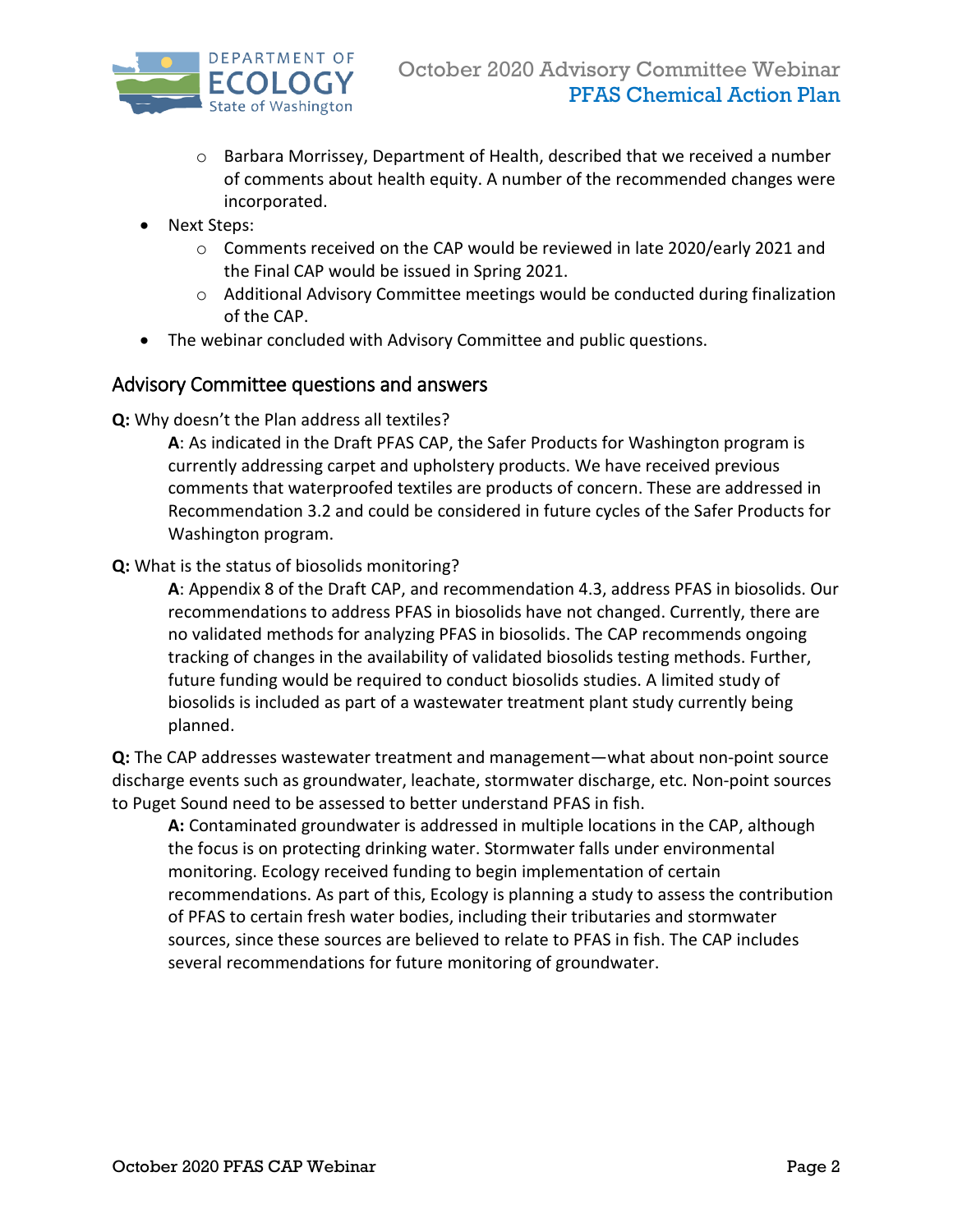

**Q:** Regarding sludge/biosolids monitoring, I understood there was a specific budget request you got last year to test sludge. The state of Maine has tested sludge, and also sets limits.

**A:** If there is additional information you want included in the CAP related to biosolids, make those comments formally to us. We acknowledge the CAP is a snapshot in time and may not include all work done in an area. We are tracking information regarding biosolids work happening elsewhere, and so is our subject matter expert who wrote the biosolids chapter. Any information you provide will be reviewed and we will consider revising the biosolids appendix as appropriate.

**Q:** Thank you for your work on this, it is important to get full picture of PFAS. In terms of the equity piece, I know we had early conversations about who should be paying for this, in terms of contamination and burden on taxpayers and water purveyors and low-income communities. We had conversations about having strong polluter pay recommendations and different approaches so the onus was on the chemical companies to pay for what we're dealing with now in terms of PFAS, not only legacy but the ones that continue to be used. Did that make it into this CAP?

**A:** That was already in the 2019 version and is still included in the CAP here. Recommendation 1.1 identifies the funding sources that are potentially available to support affected public water supplies and communities. The designation of PFAS as a hazardous substance under the Model Toxics Control Act would be a step moving forward to get responsible parties involved in paying for those costs.

**Q:** Looking at the analytical methods, in relation to dangerous waste regulations. One of the methods for categorizing halogenated organic compounds under the dangerous waste methods is Method 9023, but Ecology mentions that fluorine-containing species aren't detected via this method. Are there going to be updates to the analytical methods as part of the dangerous waste guidance in order to have more types of PFAS designated as hazardous waste?

**A:** Irina Makarow could not answer this question for lack of expertise in the area. She requested that question be provided as a comment to the Draft CAP.

#### <span id="page-2-0"></span>Public questions and answers

**Q:** How can the CAP recommendations be applied to Mason County's solid waste program which manages a landfill?

**A:** Irina Makarow can connect the commenter with Ecology's Solid Waste Management program for a more detailed discussion about the specific situation. However, sitespecific questions are a good example of information that could be considered in the CAP, so we recommend you submit as a comment.

**Q:** It is difficult to access the Webex webinars. Does Webex only function using the Chrome browser? It doesn't work in Firefox or Safari.

**A:** The recommended browsers are Edge Chromium and Google Chrome. Another participant indicated Firefox works if the browser is refreshed.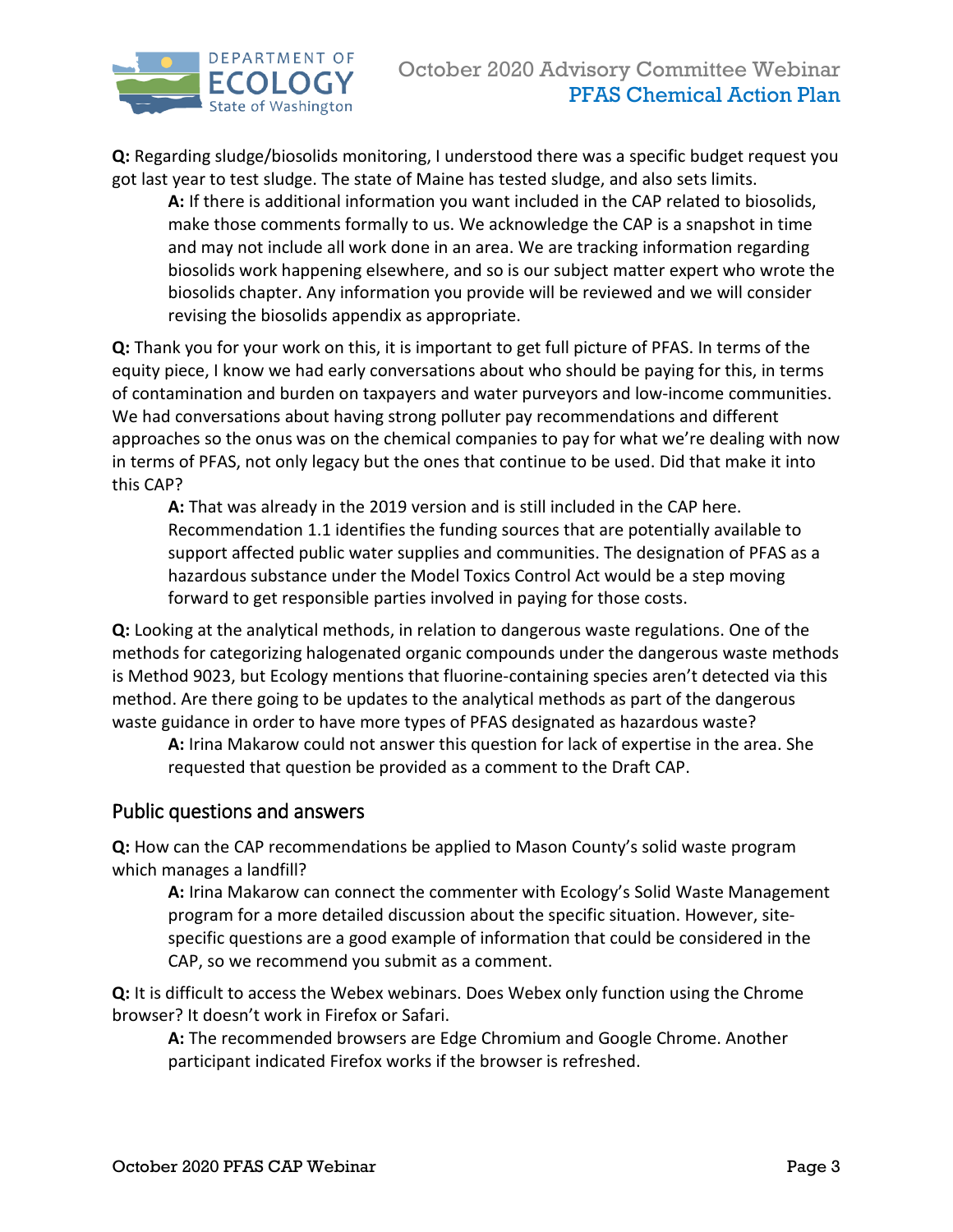

**Q:** When do you expect to the complete the landfill leachate study?

**A:** Specifics of the study are described briefly in the CAP. It was in the planning process this summer. Many of our studies requiring field work face uncertain timelines due to the COVID situation, so we don't have an update to share today, but can check in with agency staff leading the study.<sup>[1](#page-3-1)</sup>

**Q:** Somewhere in the CAP, you talk about working proactively with grocery stores, restaurants and other businesses related to carry-out containers. Do you have some kind of process if they aren't cooperating to institute a ban if they are using these containers?

**A:** Laurie Valeriano, a member of the advisory committee provided the answer to this question. There is a ban in place, provided that Ecology identifies safer alternatives. Ecology aims to finish the report in December. The ban would take place two years later after safer alternatives are identified.

**Q:** How is your research coming for remediation technologies in groundwater? Will you be conducting studies into the efficacy of treatment methods for drinking water?

**A:** Irina Makarow responded that a brief section regarding remediation of PFAS released to the environment, including contaminated groundwater, was added to the CAP. The discussion in the CAP did not go into detail, because it is a large body of information undergoing a lot of development right now. The appropriate method depends on sitespecific factors for the location where there was a release. Ecology doesn't have any active work studying remediation methods themselves, but Ecology staff are involved in working with municipalities where there have been releases and sharing information with them.

**Q:** Does the CAP refer to potential updates to WAC 173-350, specifically liter collection from roadways and homeless encampments, and the need to test for PFAS.

**A:** Irina Makarow responded that to her recollection, it does not address litter collection specifically, so that's a comment we would like you to submit.

#### <span id="page-3-0"></span>Webinar attendees

Advisory committee

| <b>First Name</b> | <b>Last Name</b>   | Organization                             |
|-------------------|--------------------|------------------------------------------|
| Alissa            | Cordner            | <b>Whitman College</b>                   |
| Don               | <b>Robbins</b>     | Port of Seattle                          |
| Doug              | Kelly              | <b>Island County</b>                     |
| Greg              | Keith              | City of Issaquah                         |
| Heather           | Trim               | Zero Waste Washington                    |
| John              | Lovie              | Whidbey Island Water Systems Association |
| Joyce             | Dinglasan-Panlilio | University of Washington                 |
| Kendra            | Clubb              | U.S. Navy                                |

<span id="page-3-1"></span> $1$  On October 26, 2020, Irina Makarow confirmed with agency staff that sampling was completed summer 2020.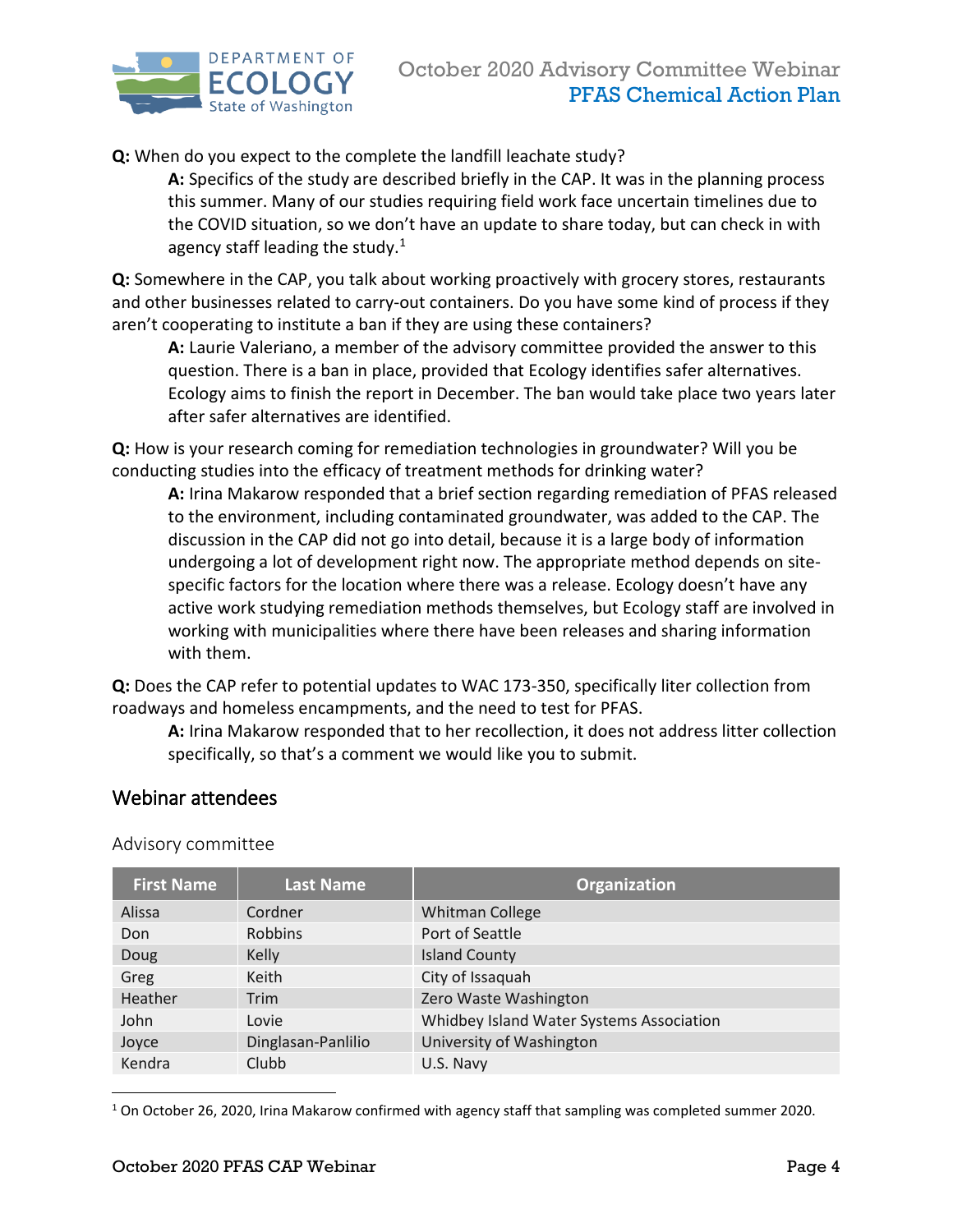

## October 2020 Advisory Committee Webinar PFAS Chemical Action Plan

| <b>First Name</b> | Last Name | Organization                                     |
|-------------------|-----------|--------------------------------------------------|
| Laurie            | Valeriano | <b>Toxic-Free Future</b>                         |
| Peter             | Godlewski | <b>Association of Washington Business</b>        |
| Rhonda            | Kaetzel   | Agency for Toxic Substances and Disease Registry |
| Rory              | O'Rourke  | Public Health - Seattle & King County            |

# Agency project staff

| <b>First Name</b> | <b>Last Name</b>  | Organization          |
|-------------------|-------------------|-----------------------|
| <b>Barbara</b>    | Morrissey         | Department of Health  |
| Erich             | Ebel              | Department of Ecology |
| Irina             | Makarow           | Department of Ecology |
| <b>Ken</b>        | Zarker            | Department of Ecology |
| Kimberly          | Goetz             | Department of Ecology |
| Lauren            | Tamboer           | Department of Ecology |
| Maria             | <b>Blackshear</b> | Department of Ecology |
| Megan             | Smith             | Department of Ecology |

### Attendees

| <b>First Name</b> | <b>Last Name</b> | <b>Organization (if provided)</b>                |
|-------------------|------------------|--------------------------------------------------|
| Alba              | Miro             | Arlr                                             |
| Allen             | Jud              | Law Office                                       |
| Andrew            | <b>Kenefik</b>   | Waste Management Inc.                            |
| Angela            | <b>Bruck</b>     | Law Office                                       |
| Anthony           | Palmieri         | <b>AECOM</b>                                     |
| Arne              | Euler            | Granto                                           |
| <b>Barry</b>      | Ashenfelter      | <b>Wisconsin Department of Natural Resources</b> |
| <b>Britt</b>      | Weldon           | <b>Boeing</b>                                    |
| Colleen           | Christensen      | <b>King County</b>                               |
| Corinne           | Milton           | Conglom Inc.                                     |
| David             | <b>Bell</b>      | <b>USAF</b>                                      |
| Debra             | Williston        | <b>King County</b>                               |
| Doris             | Cellarius        |                                                  |
| Evalyn            | Lococo           | Law Office                                       |
| Evan              | <b>Bruning</b>   | Serlin Haley LLP                                 |
| Frank             | <b>Dick</b>      | City of Vancouver                                |
| Grant             | <b>Nelson</b>    |                                                  |
| Heather           | Kibbey           |                                                  |
| Helen             | Cruz             | <b>USAF</b>                                      |
| Huqiu             | Zhang            | <b>SME Engineers</b>                             |
| Jessica           | Zimmerle         | <b>Earth Ministry</b>                            |
| Jessica           | Pfundt           | City of Redmond                                  |
| Joan              | Kenton           | King County, Solid Waste Division                |